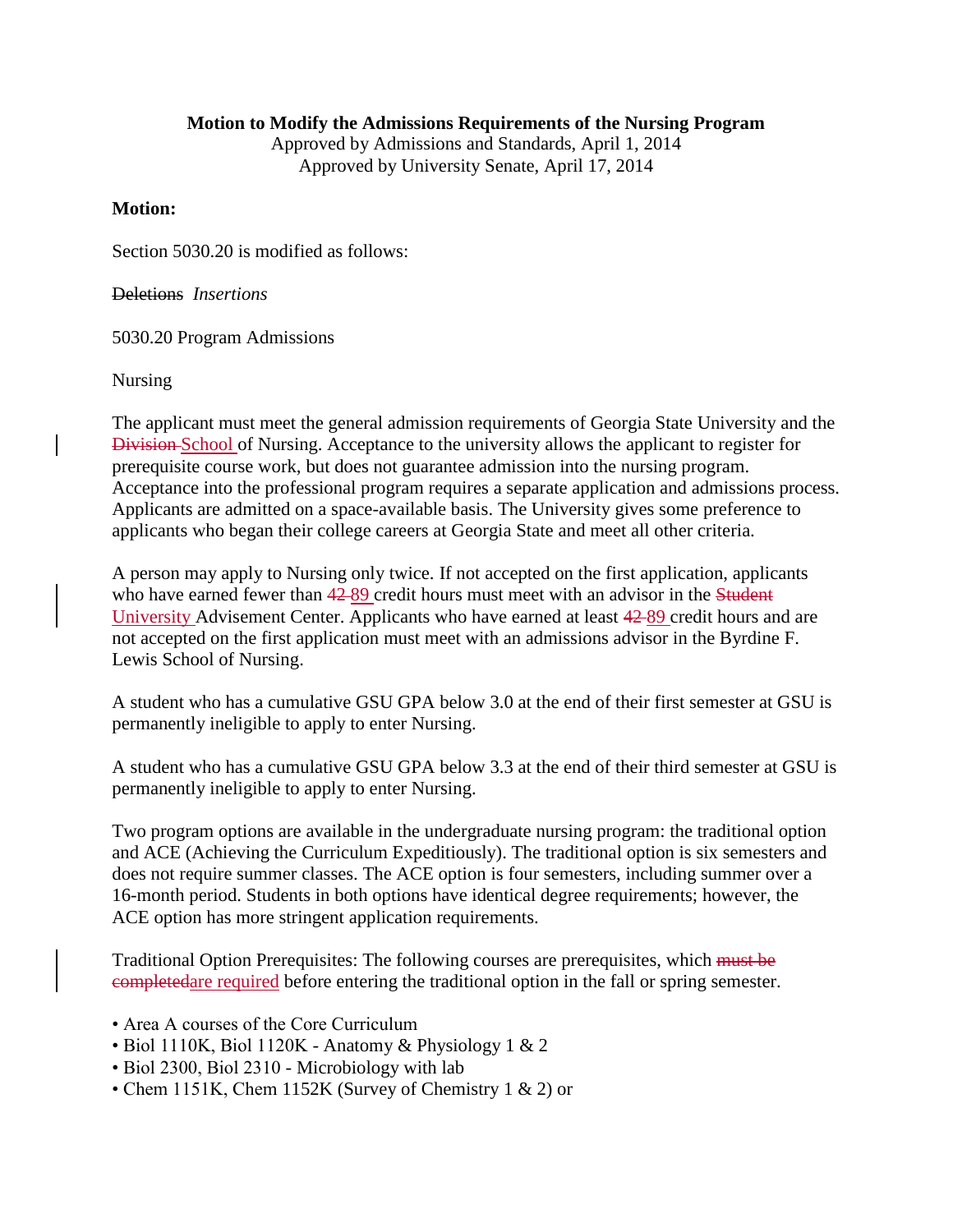Phys 1111K, Phys 1112K (Introductory Physics 1 & 2) or Biol 1103K, Biol 1104K (Introductory Biology 1 & 2)

It is recommended that Nurs 2010 be taken before beginning the nursing courses, but it is not required.

Traditional Option Requirements to be Eligible to Apply:

1. Acceptance to Georgia State University.

2. Completion of 9 hours of the science courses in the prerequisite courses listed above and English 1101.

3. A minimum grade point average of 3.30. Higher grade point averages receive preference for admission.

4. A minimum grade point average of 3.30 in the science courses listed above under "Traditional Option Prerequisites." In computing this GPA, only the first two attempts at a course will be considered. Even if a student repeats a course under GSU's repeat-to-replace policy, only the first two attempts will be considered in the Nursing admissions process.

5. Successful completion of the current version of the Test Essential Academic Skills (TEAS). 6. A two-page typed paper discussing the applicant's position on a current social or health-related

issue.

7. Two letters of reference. One should be academic (high school or college instructor); one should be professional (employer, volunteer organization, etc.).

8. An Application Cover Sheet form.

9. Answers to a short list of questions that are included with the Application Cover Sheet form.

ACE Option Prerequisites: The ACE option requires the following prerequisites, in addition to those listed for the traditional option, be completed before entering the first semester of the ACE option.

• All Core Curriculum requirements, Areas A-E

• Nurs 2010 (Health and Human Development Across the Lifespan)

• SNHP 3000 (Communication and Cultural Diversity)

• Psyc 3140 (Abnormal Psychology)

ACE Option Requirements to be Eligible to Apply:

1. Acceptance to Georgia State University.

2. Completion of 9 hours of the science courses in the prerequisites courses listed above and English 1101.

3. A minimum grade point average of 3.30. Higher grade point averages receive preference for admission.

4. A minimum grade point average of 3.30 in the science courses listed above under "Traditional Option Prerequisites." In computing this GPA, only the first two attempts at a course will be considered. Even if a student repeats a course under GSU's repeat-to-replace policy, only the first two attempts will be considered in the Nursing admissions process.

5. Successful completion of the current version of the Test Essential Academic Skills (TEAS).